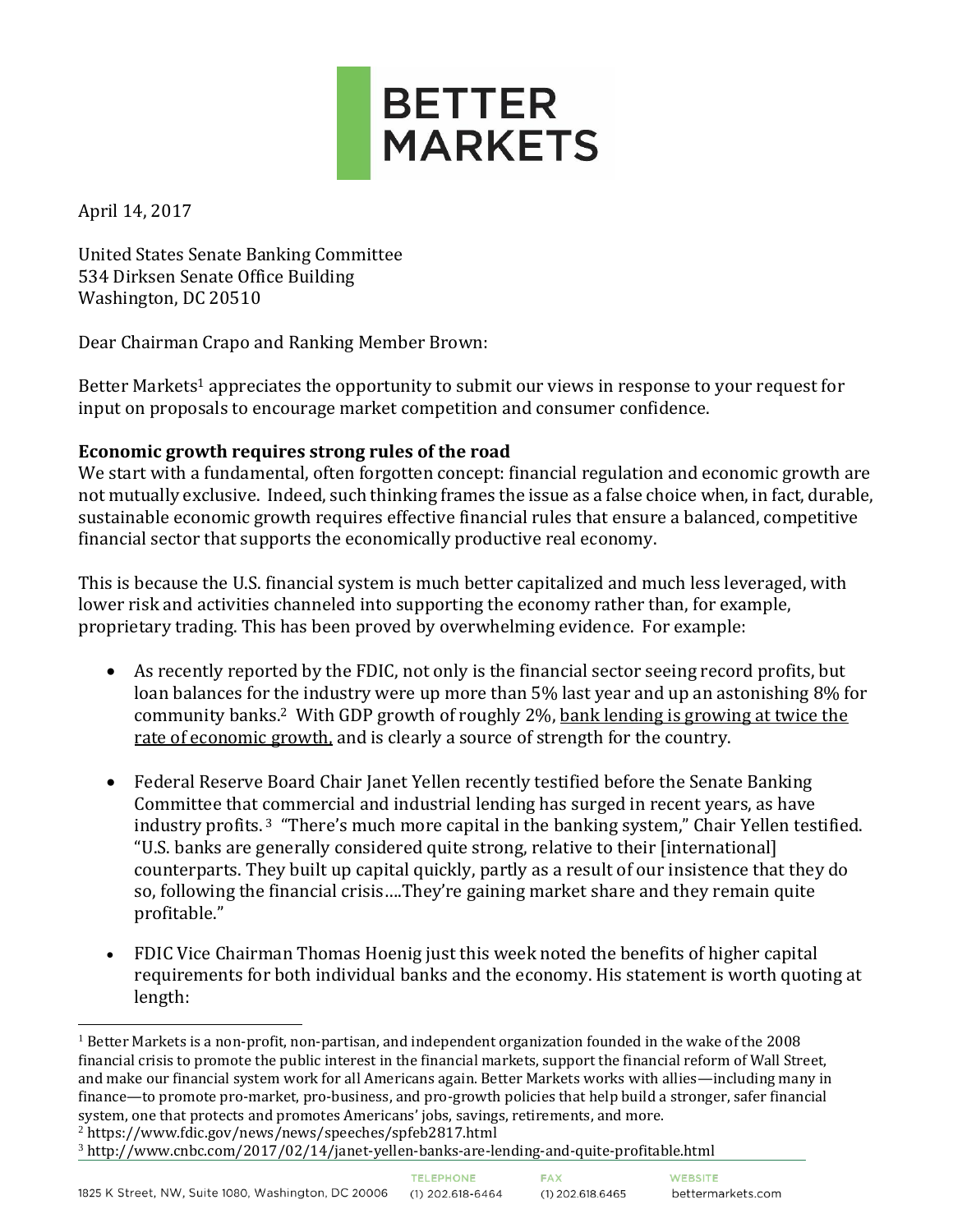The data show that by any number of measures, the benefits of higher capital outweigh the costs. Global banks with stronger capital as measured under the leverage ratio and with fewer problem assets generally trade at a premium or at less of a discount to book value than banks with weaker capital. Better capitalized banks lend more and do so on a sustained basis over the business cycle, and they are less likely to fail or require bailouts. As capital levels have increased since 2009, loans have increased by \$2.1 trillion, or 4 percent a year on average, and bank earnings have continuously improved. In other words, capital does not remain idle. Along with debt, capital is a primary source of funding for lending. As tangible equity grows from retained earnings, lending and earnings continue to grow.<sup>4</sup>

That these statements were all made **after** the Dodd Frank financial reform law has been almost entirely implemented and enforced clearly provides real time, real life evidence that financial reform has not hurt either the banks or the economy.

It's clear that financial industry stakeholders also understand the value of the Dodd Frank rulemaking generally, and higher capital requirements in particular. For example, current National Economic Council Chair Gary Cohn acknowledged as much last year when, as Chief Operating Officer of Goldman Sachs, he stated on Bloomberg TV that:

> Almost all US banks took our medicine [recapitalizing, restructuring and implementing financial reform rules] early. We went out and raised capital really early in the process and then we went out and raised capital a second time…. We really built our balance sheet up. We really de-leveraged ourselves. We really built enormous excess liquidity….And we made ourselves as financially secure as we could.

> We're subject to enormously robust stress tests here in the United States, and I give the Fed enormous credit for what they've done in stress testing the major banks here in the United States. [It's t]o the point where no one should question the viability of the big U.S. banks. I think some of the European banks have been slow to getting themselves recapitalized and getting their financial balance sheet in the best place it can be.<sup>5</sup>

Economic growth and jobs simply will not come from the finance-driven boom and bust economic cycles that have plagued the country since the 1990s. The only way to get financial firms, including but not limited to, banks, back into the business of financial activities that support the real economy is to limit their involvement in the high-risk trading activities and complex transactions that enrich Wall Street, but do nothing to promote real jobs and growth on Main Street.

A necessary foundation for achieving an environment of sustainable and durable economic growth is ensuring that financial stability, transparency, a level playing field, clear rules, oversight, and accountability are applied to all financial firms and bankers, just like everyone else. As the statistics on lending show, it is stagnant consumer demand holding back economic growth, which is a direct result of the financial collapse and economic crisis, as we detailed in our *[Cost of the](http://www.bettermarkets.com/sites/default/files/Better%20Markets%20-%20Cost%20of%20the%20Crisis.pdf)  Crisis* [report.](http://www.bettermarkets.com/sites/default/files/Better%20Markets%20-%20Cost%20of%20the%20Crisis.pdf) 6

 $\overline{a}$ <sup>4</sup> https://www.fdic.gov/news/news/speeches/spapr1317.html

https://www.bloomberg.com/news/articles/2016-02-09/u-s-banks-safer-than-europeans-due-to-early-medicinecohn-says

<sup>6</sup> https://www.bettermarkets.com/newsroom/better-markets-releases-cost-crisis-report-detailing-how-financial-crash-will-cost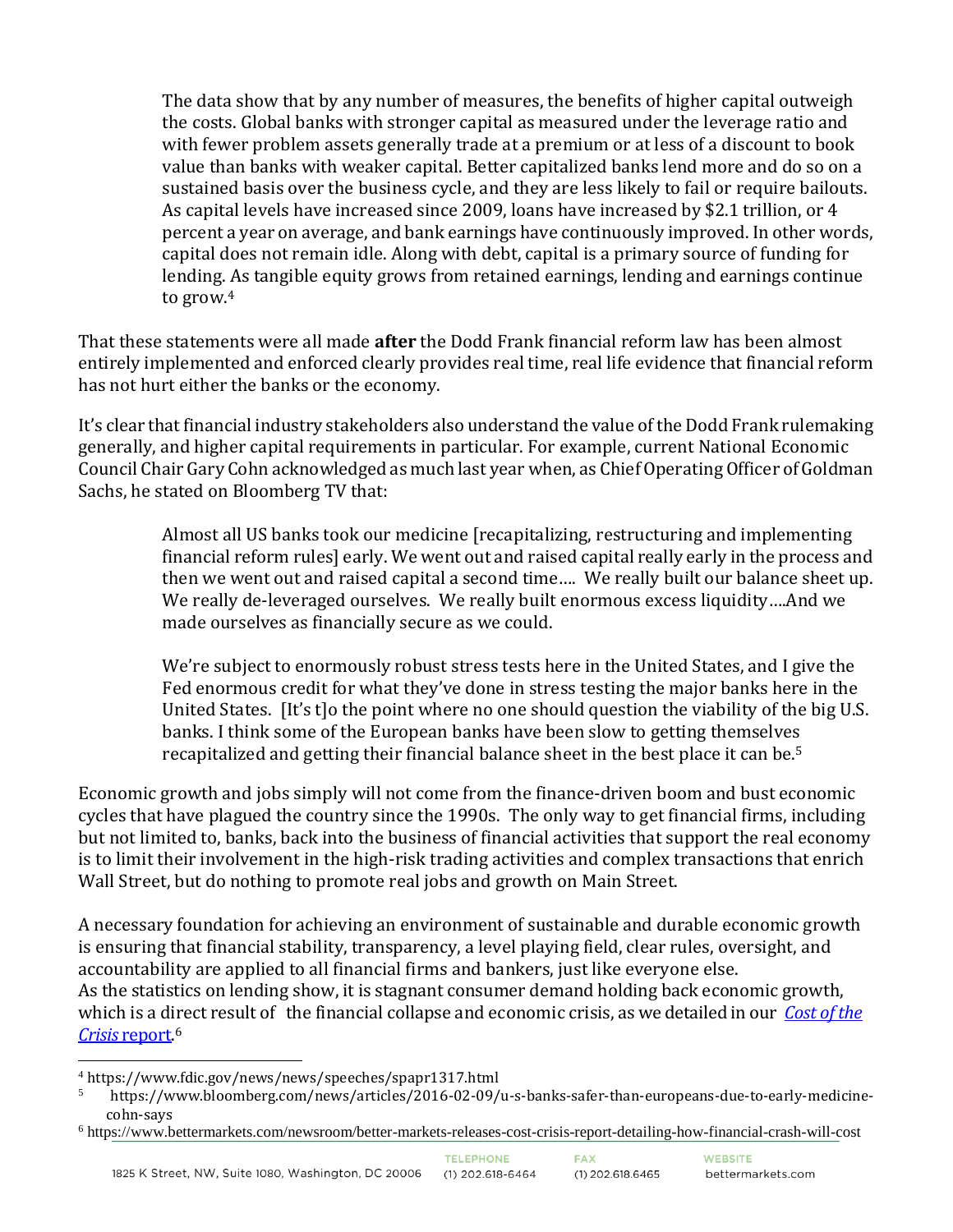It must be remembered that the financial crash and economic crisis were the direct result of little or no oversight of the increasingly risky and short-term-focused behavior of some of the world's largest and most dangerous financial companies. The answer is clear: to fix the demand problem, we need to restore investor confidence, have the financial system focused on lending to the real economy, and ensure economic growth is not killed by another financial crash.

### **Consumers won't invest in a market they perceive as rigged or unfair**

Regulated, transparent markets with less fraud and reckless conduct will first restore confidence and then participation in our markets. That will inevitably lead to economic growth. Transparency and a level playing field will promote competition as firms enter the market and provide more services at lower costs. If done correctly, sensible and targeted regulations that promote financial reform and stability will result in more industry diversification, lower prices, more jobs, more competition and economic growth with greater safety for the entire system.

A public opinion survey in April 2016 found that the number of Americans who invest in the stock market was at a record low, down 13 percentage points from its 2007 high.<sup>7</sup> Growing numbers of Americans are sitting out the market's record run-up.<sup>8</sup> Why?

Because, as demonstrated in a survey conducted by Better Markets, they perceive it as rigged.<sup>9</sup> Respondents across the political spectrum said they believe the stock market is "rigged for insiders and people who know how to manipulate the system" and an incredible 90 percent of respondents were dissatisfied with the federal government's actions regulating Wall Street.<sup>10</sup> And is it any wonder? Investors are understandably dismayed and discouraged by the spectacle of Flash Crash and predatory high-frequency traders front-running retail orders to enrich themselves, the many LIBOR and benchmark rigging scandals, and story after story of the country's largest Wall Street financial firms finding new ways to profit at the expense of their customers.

Better Markets proposes three steps to help promote consumer confidence in the markets:

1. Boost Consumer Confidence by Enacting Credit Rating Agency Reform: One of the more important reforms in Dodd-Frank was requiring the SEC to establish a system to prevent the issuer or securitizer of bonds from selecting which rating agency would determine the initial rating for the issuance. This reform, known as the Franken Amendment, would reduce the conflicts of interest that are present when issuers select (and pay) the rating agency of their choice.

The SEC has yet to implement the Franken Amendment. Investor confidence in the reliability of bond ratings will increase when conflicts of interests between issuer and rating agencies are reduced. With increased investor confidence, more capital would flow into both corporations and municipalities who issue debt, in the process leading to job creation and economic growth.

 $\overline{a}$ 

<sup>7</sup> http://www.cnbc.com/2016/12/09/even-as-stocks-surge-half-of-americas-are-losing-out.html

<sup>8</sup> http://money.cnn.com/2014/04/21/investing/stocks-investor-survey/

<sup>9</sup> http://www.latimes.com/business/la-fi-wall-street-regulation-dodd-frank-poll-20140717-story.html

<sup>10</sup>https://www.bettermarkets.com/sites/default/files/National%20Poll%20on%20the%204th%20Anniv%20of%20Dodd-Frank\_1.pdf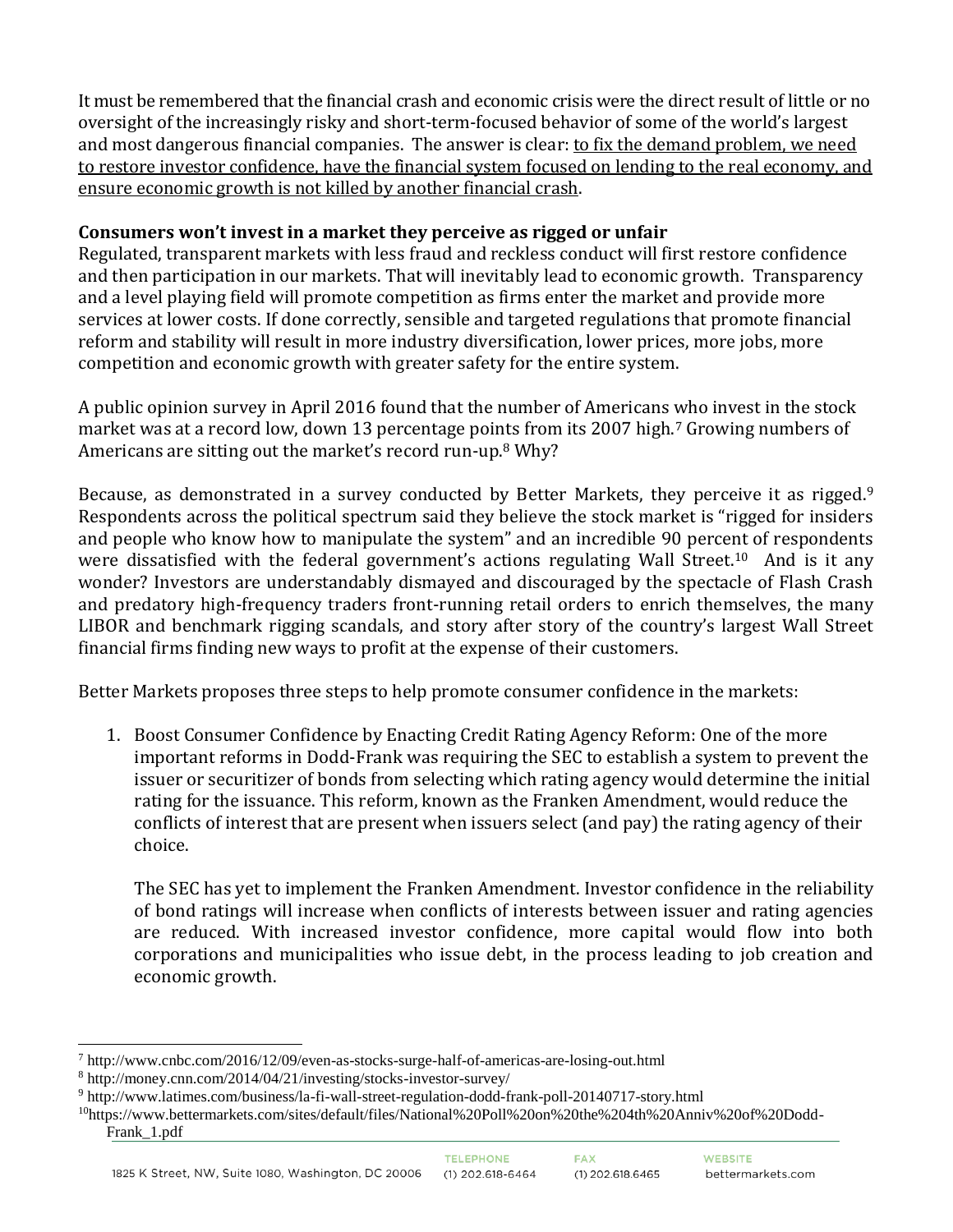2. Fix the Broken Industry-biased Arbitration System or Reassure Consumers They'll Get Their Day in Court if They are Wronged: Many companies, from investment advisors and credit cards to powerful corporate entities like Wells Fargo, use a clause hidden deep within their customer contract to prohibit aggrieved customers from filing lawsuits against them, no matter how serious the crime or damaging the impact.

The widespread use of these mandatory arbitration clauses helps erode investor confidence in the market, as these policies prevent citizens from filing class action lawsuits that are often the only redress for customers, and the most effective deterrent to corporations committing fraud or otherwise scamming their customers.

A hidden cost of mandatory arbitration is the way these policies help companies continue their activities by suppressing any public disclosure of wrongdoing. As the *Los Angeles Times* explained in its exposé of the Wells Fargo fake accounts scandal, many customers were pushed into settlements that are "good example[s] of how the bank could bury facts related to its scandal. With the settlement, not only the details of how the clients could have been defrauded, but the issue of the arbitration clause, was closed."

If the arbitration system is maintained, it must be overhauled so that it is in fact a low-cost, fair, and effective alternative dispute resolution forum, instead of an opaque and secretive process that is often biased against investors. It should be an attractive and credible option that investors are willing to choose over litigation, instead of a rigged forum they are forced into against their will.

3. Ensure the Cops on the Wall Street Beat are Well-Funded: The CFTC and SEC are the cops on the Wall Street beat, the front-line defense protecting America's workers, taxpayers, and communities from financial predators and market-rigging. However, these agencies have been chronically underfunded for years. This enduring underfunding ultimately acts to further the erosion of consumer trust in the financial system.

Take, for example, the CFTC. Title VII of Dodd-Frank ushered in sweeping changes that expanded the CFTC's regulatory and supervisory jurisdiction from a notional estimated \$27 trillion market to \$320 trillion market. However, in response to this more than 10-fold expansion of responsibility, the CFTC's budget was increased by just 15 percent, and has remained stagnant for the past four years.

Grossly underfunding these agencies has allowed some on Wall Street to return to their high-risk pre-crash ways of doing business, endangering our financial stability and undermining the mission of financial reform. Accordingly, the American people will not be protected from reckless, irresponsible, and, at times, criminal behavior in the financial industry until the SEC and CFTC are fully funded.

# **Preventing a financial crisis is the surest way to protect economic growth**

The economic wreckage caused by the 2008 crash nearly a decade ago touched every corner of our country: high and persistent un- and under-employment, record high foreclosures and underwater homeowners, slow-to-no economic growth, business failures, untold wealth destruction, and a loss of faith in the American Dream.

We often hear claims that regulation has prevented banks from lending, has dried up liquidity, has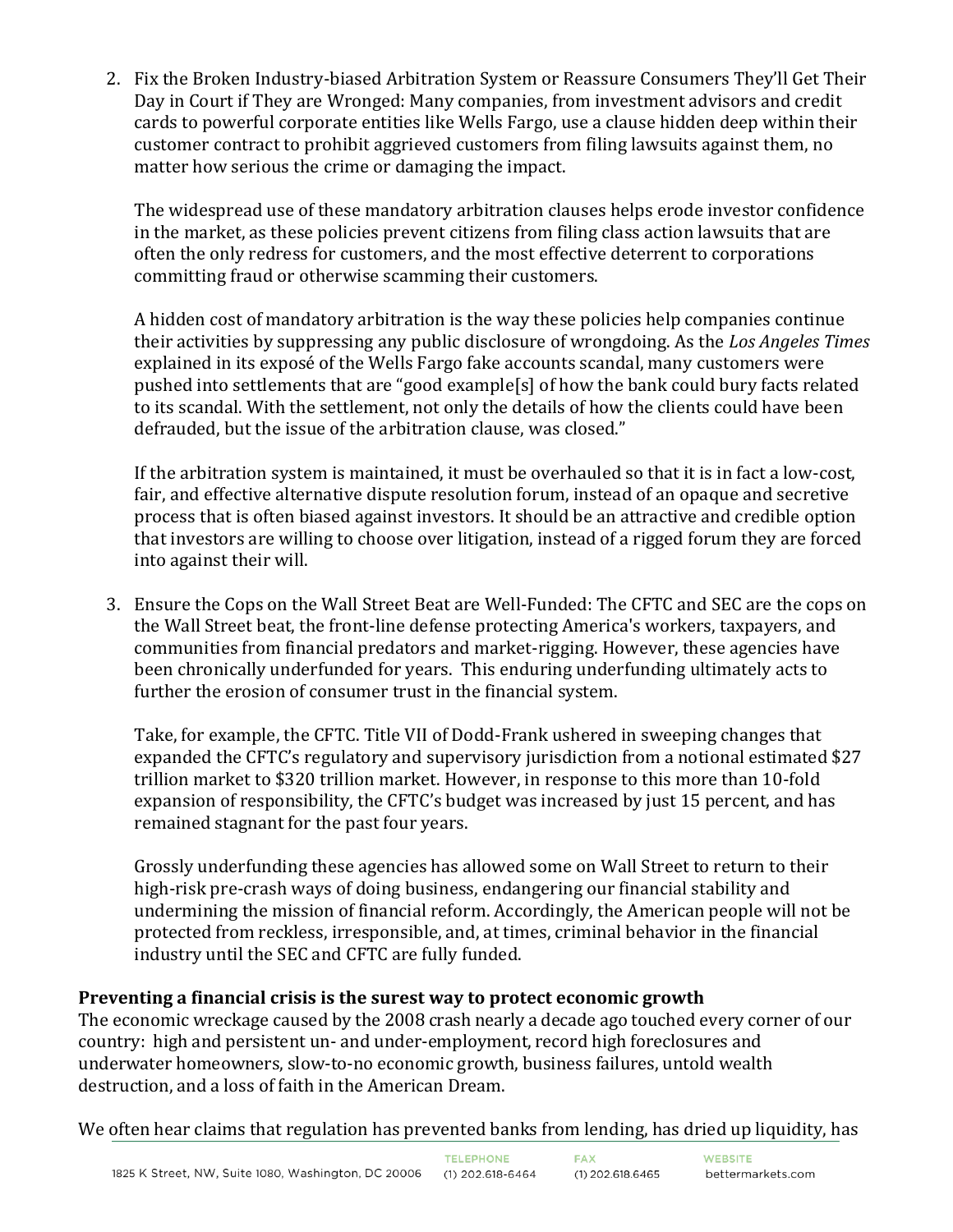limited capital formation, and, therefore, has hampered economic growth and job creation. But it is unmistakably true the financial crisis did more damage in those areas than any regulation ever could. In September 2008, there was no market liquidity or lending or capital formation, much less any economic growth or job creation. Further, the assertion is fundamentally wrong. Recent FDIC data show bank lending across all sectors continues to increase and banks are more profitable than ever.

It is an obvious point, but one which bears repeating: nothing kills consumer confidence and economic growth like a financial crisis. Consequently, protecting our hard-won economic gains, and preventing another crash, is job #1 for policymakers concerned about promoting economic growth and encouraging market participation. Our top priority must be to avoid the types of severe crashes that send markets reeling and set investors back by years, and that means avoiding the calls for deregulation that helped cause the crash in the first place.

Unregulated and non-transparent derivatives trading was a key cause of the 2008 financial crisis and its primary transmission mechanism. Derivatives were like an unseen conveyor belt spreading risk and financial time bombs throughout the global financial system. While important reforms have been made, the incumbent industry of dealers have prevented a number of them from being fully and properly implemented as intended (as detailed, for example, in [this](https://www.bettermarkets.com/sites/default/files/Better%20Markets%20Policy%20Brief%20-%20Stopping%20Wall%20Street%E2%80%99s%20Derivatives%20Dealers%20Club.pdf) Policy Brief<sup>11</sup>). Here are some examples of steps that could be taken to address ongoing anticompetitive, anti-consumer practices:

1. Fulfill the Promise of a Truly Competitive Derivatives Market: The Dodd-Frank Act included the blueprint for essential improvements in the oversight of our derivatives markets. Completing the work that was begun under the Dodd-Frank Act could promote economic activity among small- and mid-tier financial firms, and reduce risk to the financial system.

A key innovation of Title VII of Dodd-Frank was the creation of swap execution facilities (SEFs), which were supposed to be exchange-like trading venues where most, if not all, swap trading could be executed.

If properly enacted, SEFs would bring transparency, oversight and competition to the swaps markets, which would also break up the oligopoly of Wall Street's derivatives dealers club. Pre-reform, a handful of Wall Street's biggest banks handled virtually 100% of US derivatives dealing, killing competition with impossibly high barriers to entry. This created enormous market clout and an unfair advantage for a few Wall Street dealer banks, as well as a systemic risk from concentrating the trade of hundreds of trillions of dollars of non-transparent and unregulated derivatives in just a few firms.

The net result of the new derivatives rules was supposed to be well-functioning derivatives markets with a level playing field that reduced systemic risk while serving the needs of the real economy. That hasn't happened, largely because the Wall Street has filled the rules with loopholes and ambiguities that have enabled them to basically replicate the pre-crash derivatives markets. Most of the handful of large dealers who have always dominated the derivatives markets continue to do so.

Therefore, we urge Congress to require action by the CFTC to break open these derivatives markets, stop the undue influence of the derivatives dealers' club, and protect taxpayers from systemic risk. To do that, Congress should require the following from the

 $\overline{a}$ <sup>11</sup> https://www.bettermarkets.com/keywords/stopping-wall-street%E2%80%99s-derivatives-dealers-club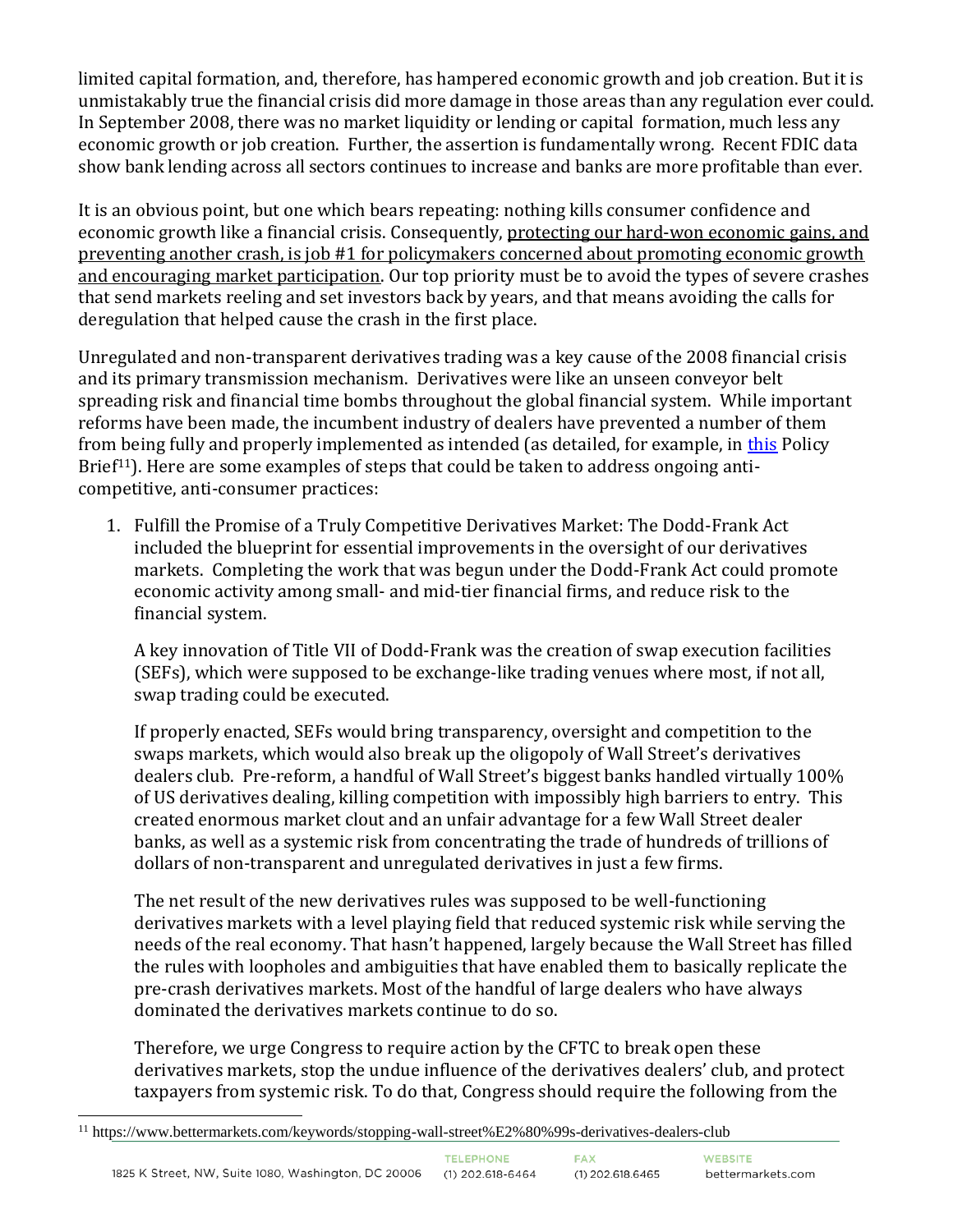#### CFTC and other regulators:

- A) Regulators must accelerate full and meaningful implementation of the rules and subject *all* derivatives activities within the United States to the new reforms, as derivatives activities engaged in by traders located in the U.S. have a direct and significant connection to the U.S. and warrant oversight from U.S. regulators. Therefore, the CFTC should be required to immediately enforce this baseline principle – regulating all derivatives activities within the United States – and impose its existing rules, ceasing the continuous no-action relief to the dealers. Even if so-called "substituted compliance" were appropriate for some of these activities, U.S. regulators should not completely abdicate their responsibility of oversight before they ensure that foreign rules are in fact equivalent to U.S. standards in form, substance, and enforcement.
- B) The CFTC's clear impartial access rules applicable to SEFs must be enforced, including an active prohibition on all practices designed to preserve prohibited dealer-only platforms, such as the legacy practice of post-trade name disclosure; and
- C) U.S. regulators must only promote harmonization with global regulators to the extent US taxpayers are protected by, for example, ensuring substituted compliance isn't granted unless US core principles, such as impartial access, are implemented in an equivalent manner.
- 2. Repair Capital Market Structure and Create a Robust Consolidated Audit Trail: Investors suffer when preferential data access confers unfair advantages on a select number of market participants at the expense of others. Investors suffer when high frequency trading practices exploit other market participants, creating the illusion of market liquidity, and contribute to extreme volatility. Investors suffer when trading venues offer rebates that distort trading practices. Investors suffer and investor confidence drops when markets crash, reducing companies' access to capital and stifling economic growth. Therefore, it is critical the SEC begin in earnest to repair features of the capital market structure in the following ways:
	- A) Ban Rebates: Today, large exchanges and other trading venues offer rebates to attract order flow, distorting trading practices. Brokers, instead of seeking bestexecution for the investors, route their orders to venues that offer the largest rebates. While brokers enjoy these rebates, investors suffer because of subpar execution quality. Removal of rebates will reassure investors that orders are routed in their best interest, and reduce the amount of time and resources devoted to chasing rebate tiers. Greater investor confidence should increase participation in the markets, lowering costs for companies in need of capital.
	- B) Increase Competition in Market Data: Introduce competing data aggregators so that exchanges do not control the economics of market data. This will both reduce costs to brokers and investors, and will improve investor confidence by reducing the influence of exchange data available to a subset of participants.
	- C) Require review of Algorithms and Ban Dangerous and Disruptive Algos: Today, broker-dealers and Alternative Trading Systems use algorithms designed to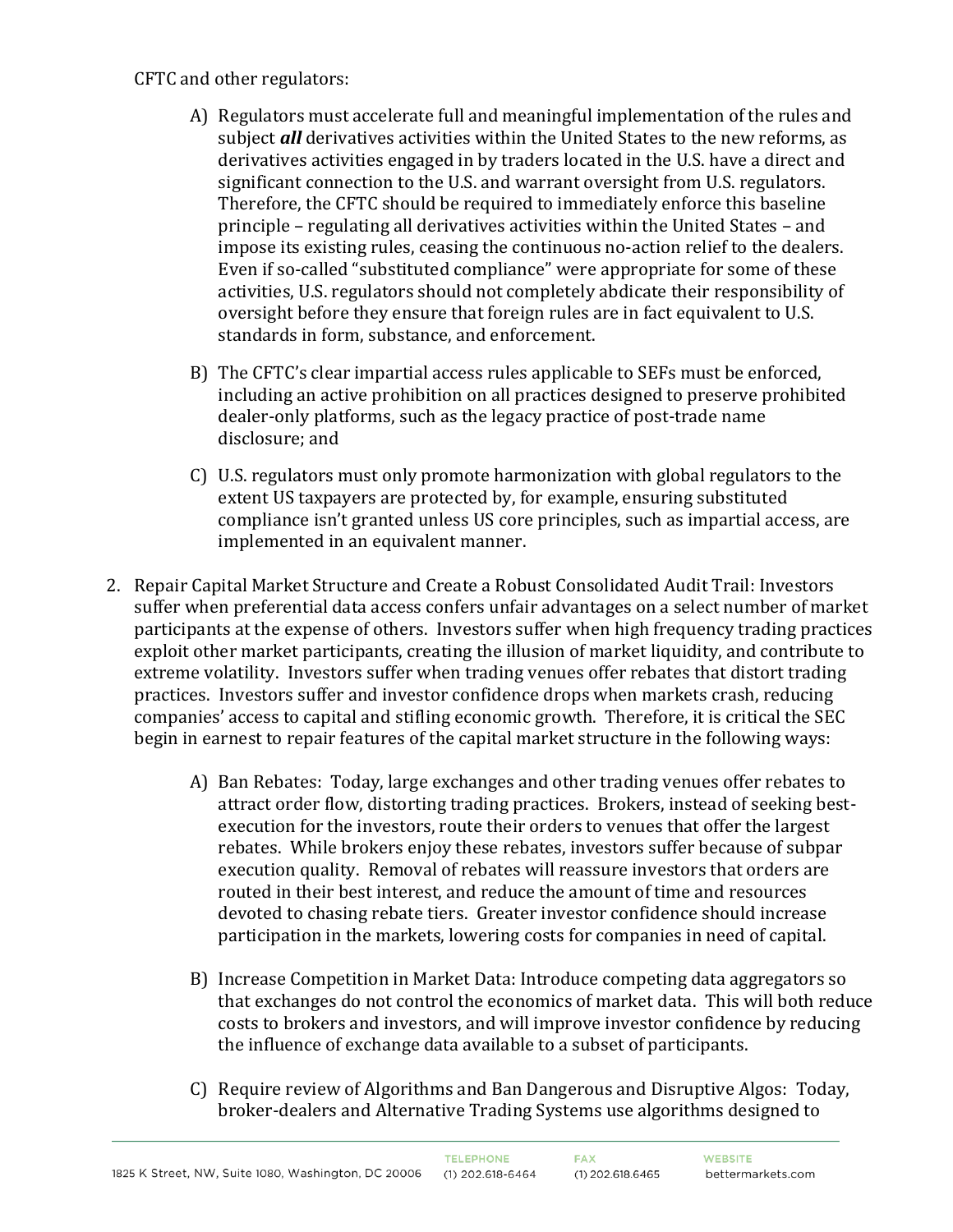exploit technological advantages and/or proximity to markets. These artificialintelligence based algorithms are not reviewed by an independent party or regulators charged to ensure the stability of the financial system or protection of investors. The SEC must be required to review these algorithms before they are used, and be authorized to ban those found to be dangerous or disruptive, or designed to manipulate the markets. Eliminating artificially created disruptions of the markets will increase investor confidence and participation in the markets.

D) Ensure Consolidated Audit Trail (CAT) Comes Online On-time: The SEC approved the final CAT NMS Plan in November 2016, but it needs to be more robust, comprehensive, and real-time. The CAT will track securities trades throughout their lifecycle and identify the broker-dealers handling them, thus allowing regulators to more efficiently and accurately track trading activity throughout the U.S. markets. The CAT is scheduled to become operational by November 2017, and fully operational by November 2019. Congress must ensure the SEC appropriately oversees the implementation of this timeline, and that CAT is upgraded on regular intervals.

### **Increase Community Bank Investments in Local Projects**

An innovative way to lower borrowing costs for municipalities, which would in turn encourage them to increase infrastructure spending, is to create a class of regional bond banks that will purchase loans made by community banks to municipalities. Community banks are best placed to make these loans to their state and local governments. Currently, these banks only do private placements with municipalities, and the banks hold these loans on their assets sheet. With regional bond banks, the community banks could offload these loans to them, allowing them to lend more.

#### **History shows, fair rules of the road encourage economic growth**

The Committee's request for legislative ideas to encourage economic growth will no doubt result in a flood of proposals from the many in the financial industry arguing that they must be deregulated to free up the market and unleash its economic potential.

It is important that the Committee recognize these arguments for what they are: self-interested and self-serving calls for mindless deregulation to unleash unlimited profits for banks and the shifting of risk to the taxpayer. History shows reasonable, thoughtful regulation of the financial sector, as has been implemented since 2010, is not only compatible with economic growth, it is a necessary condition for prolonged growth and wealth-building.

Following the Great Depression, Congress enacted a series of laws and regulations to protect the American people from Wall Street's recklessness. The bank lobby at the time said it would kill growth, jobs and, indeed, capitalism itself. What was the result of that unprecedented government regulation of Wall Street and the U.S. capital markets? 70 years of unparalleled prosperity and growth, as America grew and built the largest and most broad-based middle class in the history of the world; our securities markets flourished and became the envy of the world; and Wall Street, our nonfinancial businesses and our economy all thrived.

In contrast, by 2000, many key financial protections had been dismantled, and Wall Street was largely un-regulated. The consequences came quickly; it took just 7 years for Wall Street's unregulated investment, trading, and other activities to cause what almost became a second Great Depression. Millions of American families are still suffering from that deregulation-fueled economic catastrophe: